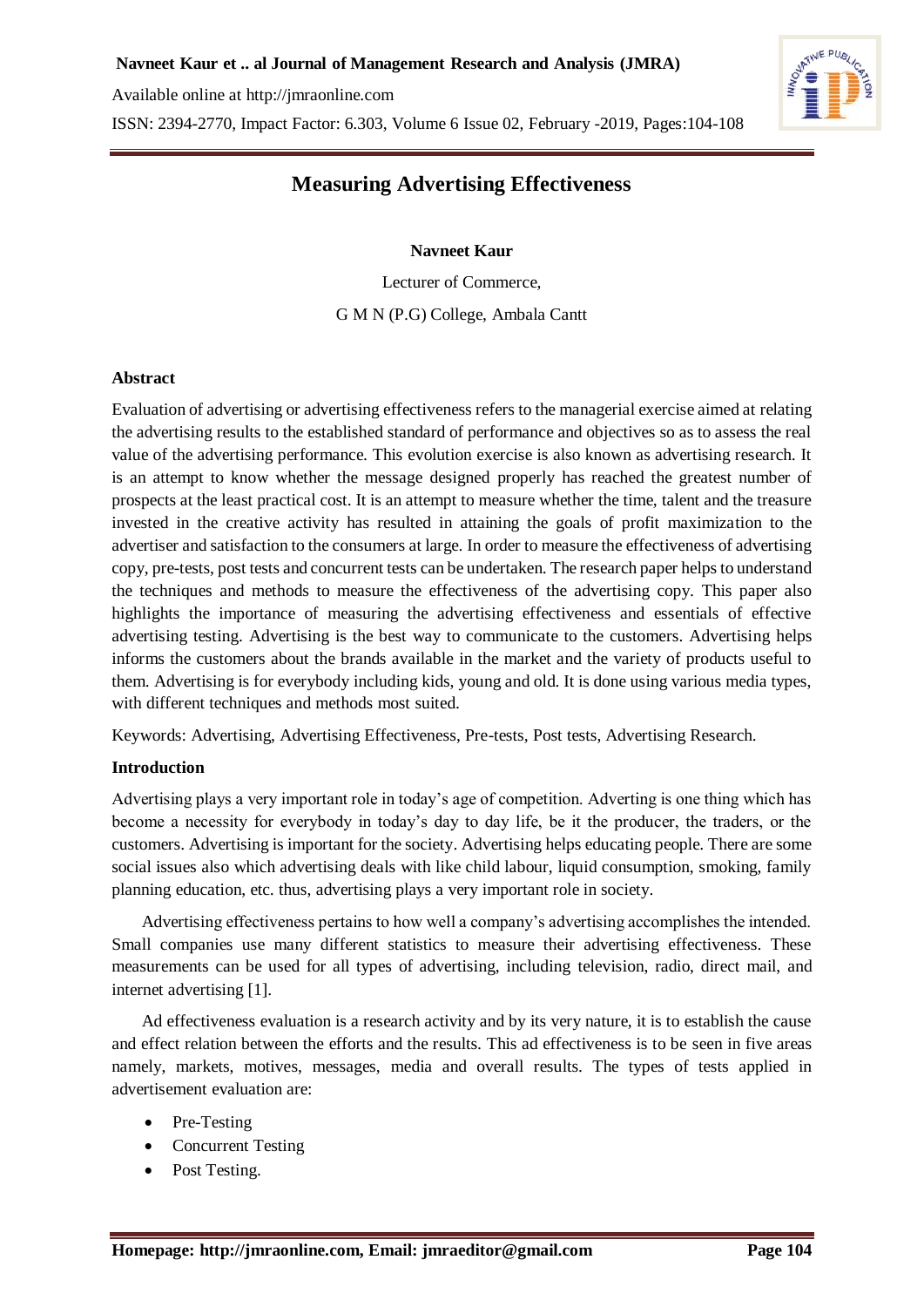Available online at [http://jmraonline.com](http://jmraonline.com/)

ISSN: 2394-2770, Impact Factor: 6.303, Volume 6 Issue 02, February -2019, Pages:104-108



#### **Objectives of the Study**

- To study the concept of Advertising Effectiveness.
- To know the importance of measuring the Advertising Effectiveness.
- To understand the techniques and methods to measure the effectiveness of the advertising.
- To know the Essentials of effective Advertising testing.

#### **Research Methodology**

This study is based on secondary sources of data or information.

The paper is prepared with the help of secondary data by analyzing the different research papers, articles and journals. Different books, newspapers and relevant websites have been consulted in order to make the study effective one.

#### **Review of Literature**

Bendixen [2] developed an advertising effectiveness model and some practical sets of propositions that relates to long-term consumer behaviour and have profound practical implications for the management of the advertising function. Keshari et al. [3] in their research explored the factors viz. attractive visuals, believability, informational content, relevance, memorability and persuasiveness that make service print advertisement more effective.

#### **Measuring Advertising Effectiveness**

All advertising efforts are directed mainly towards the achievement of business, marketing and advertising objectives i.e., to increase the sales turnover and thus to market the maximum profit. The advertiser spends millions in to this advertising activity. In the background of all these efforts, is an attempt to attract the customer towards the product through advertising. As soon as the advertising campaign is over, a need is generally arisen to measure the effectiveness of the campaign. Whether, it has achieved the desired results i.e. desired sales profitability or results in terms the change in customer behaviour in favor of the company's product which will naturally, affect the future sale of the product.

 In order to measure the effectiveness of advertising copy, two types of tests pre-tests and post-tests can be undertaken. Pre-tests are generally conducted in the beginning of the creation process or at the end of creation process or production stage. There are several pre and post tests techniques to measure the effectiveness of the advertising copy.

The effectiveness of advertising in a particular media may also be measured in any of the following ways;

- By giving different addresses to different media,
- Different newspapers may be selected for advertisements of different departments,
- Coupon blank etc. may be provided with the advertisement or
- Enquiry from consumers should mention the name of the source of information.

The technique is known as keying the advertising. Thus in **measuring advertising effectiveness** we include measuring of the effectiveness of advertising campaign, advertising copy and the effectiveness of individual media.

## **Importance of Measuring the Advertising Effectiveness**

 **It acts as a Safety measure**: Measuring advertising effectiveness helps in finding out ineffective advertisement and advertising campaigns. It facilitates timely adjustments in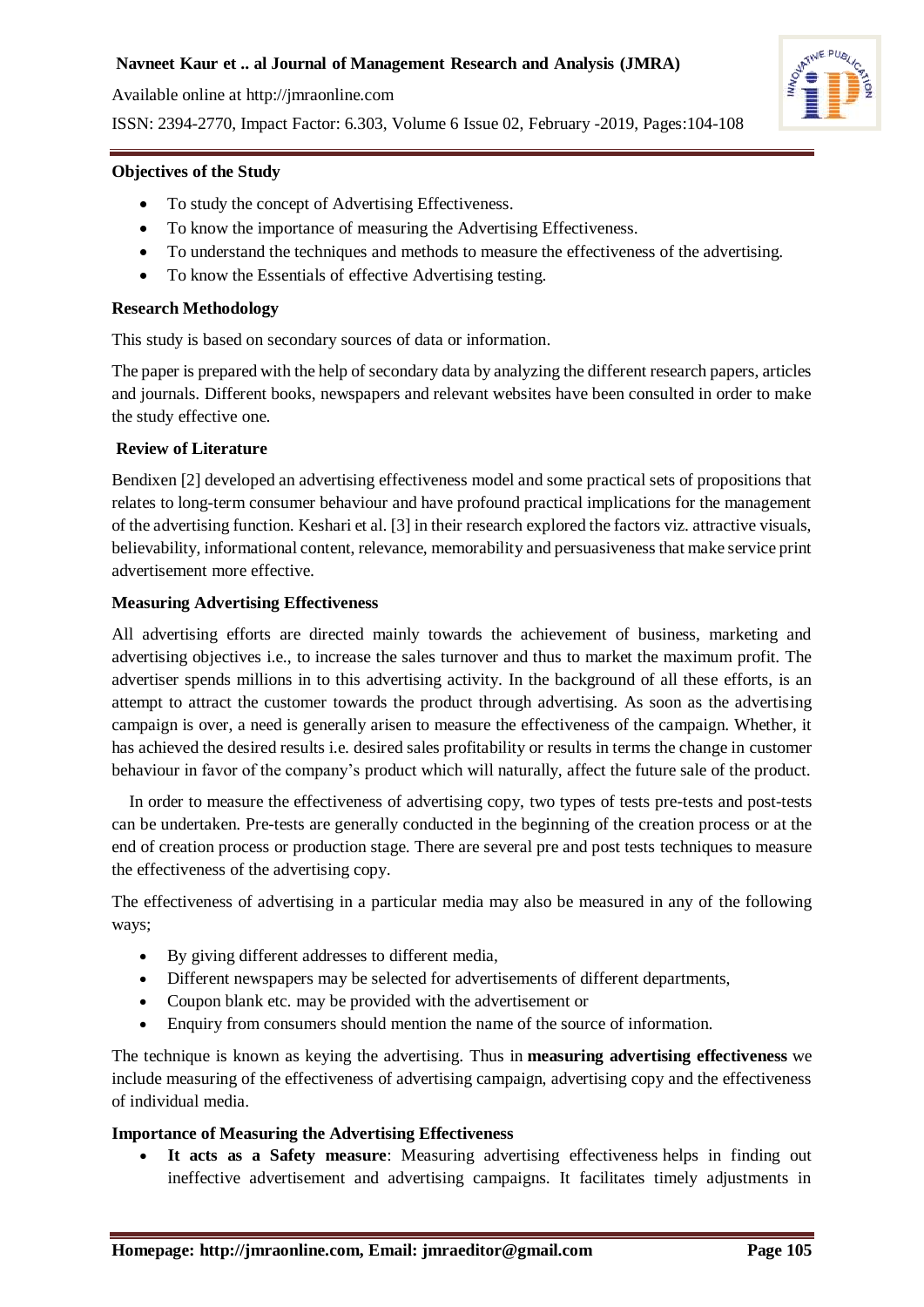Available online at [http://jmraonline.com](http://jmraonline.com/)

ISSN: 2394-2770, Impact Factor: 6.303, Volume 6 Issue 02, February -2019, Pages:104-108



advertising to make advertising consumer oriented and result oriented. Thus waste of money in faulty advertising can be avoided.

- **Provides feedback for remedial measures**: Measuring advertising effectiveness provides useful information to the advertisers to take remedial steps against ineffective advertisements.
- **Avoids possible failure**: Advertisers are not sure of results of advertising from a particular advertising campaign. Evaluating advertising effectiveness helps in estimating the results in order to avoid complete loss.
- **To justify the Investment in Advertising**: The expenditure on advertisement is considered to be an investment. The investment in advertising is a marketing investment and its objectives should be spelt out clearly indicating the results expected from the campaign. The rate and size of return should be determined in advance. If the expected rate of return is achieved in terms of additional profits, the advertisement can be considered as effective one.
- **To know the Communication Effect**: The effectiveness of the advertisement can be measured in terms of their communication effects on the target consumers or audience. The main purpose of advertising is communicated the general public, and existing and prospective consumers, various information about the product and the company. It is therefore desirable to seek post measurements of advertising in order to determine whether advertisement have been seen or heard or in other words whether they have communicated the theme, message or appeal of the advertising.
- **Compare two markets**: Under this procedure, advertising is published in test markets and results are contrasted with other. Markets – so called control markets – which have had the regular advertising program. The measurements made to determine results may be measurements of change in sales, change in consumer attitudes, changes in dealer display and so on depending upon the objectives sought by the advertiser [4].

## **Methods of Measuring Advertising Effectiveness** [5]

## **I. Pre-testing Methods:**

- **Check-list test**: A check-list is a list of good qualities to be possessed by an effective advertisement. A typical check- list provides rating scale or basis for ranking the ads in terms of the characteristics. These characteristics may be honesty, attention getting, readability, reliability, convincing ability, selling ability and the like. The ad that gets highest score is considered as the best.
- **Opinion test**: Opinion test or consumer jury test is one that obtains the preference of a sample group of typical prospective consumers of the product or the service for an ad or part of it. The members of the jury rate the ads as to their head-lines, themes, illustrations, slogans, by direct comparison.
- **Dummy magazine and port-folio test**: Dummy magazines are used to pre-test the ads under conditions of approximation resembling normal exposure. A dummy magazine contains standard editorial material, control ads that have been already tested and the ads to be tested. The sample households receive these magazines and the interviews are conducted to determine recall scores. Port-folio test is like that of dummy magazine test except that the test ads are placed in a folder that contains control ads. The respondents are given these folders for their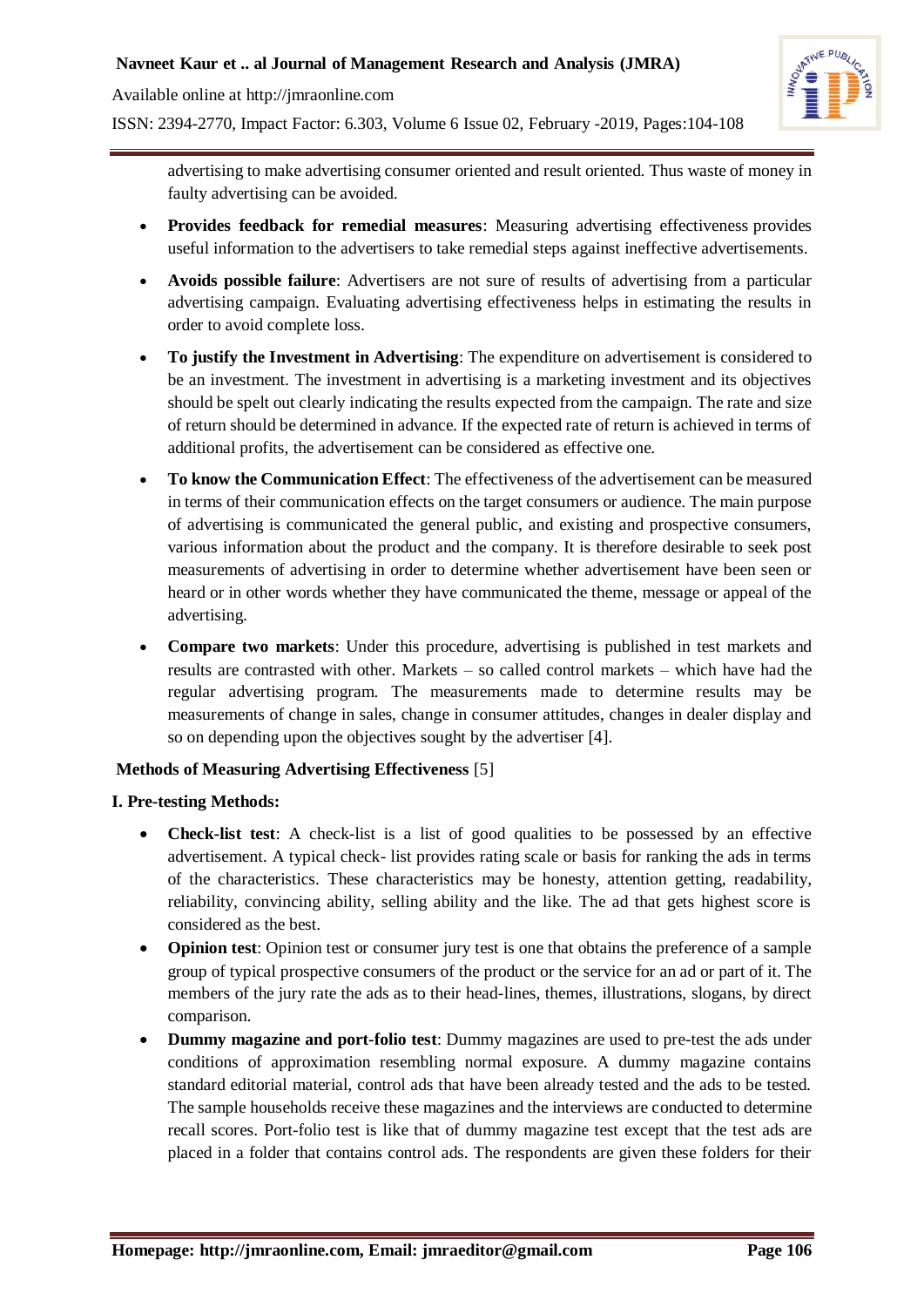## **Navneet Kaur et .. al Journal of Management Research and Analysis (JMRA)**

Available online at [http://jmraonline.com](http://jmraonline.com/)





reading and reactions. The test scores are determined in the interview. The ad with highest score is taken as the best.

- **Inquiry test**: It involves running two or more ads on a limited scale to determine which is most effective in terms of maximum inquiries for the offers made. These inquiry tests are used exclusively to test copy appeals, copies, illustrations, and other components.
- **Mechanical tests**: These mechanical tests are objective in nature unlike the one already explained. These help in provide good measures as to how respondent are eyes and emotions reaching a given advertisement. The most widely used mechanical devices are: Eye Movement Camera, Perceptoscope, Psycho-galvanometer and Tachistoscope.

## **II. Concurrent Testing Methods:**

- Co-incidental surveys: This is called as coincidental telephone method also whereby a sample of households is selected, calls are made during the time programme broadcast, the respondents are asked whether their radio or television is on, and if so, to what station or programme it is tuned? The results of the survey are used to determine the share of response for the advertisement or the programme.
- Consumer diaries: This method involves giving the families selected in advance of diary or individual diaries to the members of the family. The selected families and individual respondents are asked to record the details about the programme they listen or view. The diaries are collected periodically to determine the scores.
- Mechanical devices: The mechanical devices used to measure the ad differences concurrently are more common to broadcast media. These are:
- $\blacktriangleright$  Audio meters
- Psychogalvanometer
- > Tachistoscope
- **Traffic counts**: Traffic counts are of special applicability to outdoor advertising. One can get good deal of information through traffic counts. This counting is done by independent organizations may be private or public. This work is also undertaken by advertising agencies. For instance, how many automobiles and other vehicles were exposed to a bulletin board or a poster or a wall painting and how many times? Can be determined.

## **III. Post-testing Methods**:

- **Inquiry tests**: It is controlled experiment conducted in the field. In inquiry test, the number of consumer inquiries produced by an advertising copy or the medium is considered as to the measure of its communication effectiveness. Therefore, the number of inquiries is the test of effectiveness which can be produced only when the ad copy or the medium succeeds in attracting and retaining reader or viewer attention. To encourage inquiries, the advertiser offers to send something complimentary to the reader or the viewer, if he replies.
- **Split-run test:** A split-run test is a technique that makes possible testing of two or more ads in the same position, publication, issued with a guarantee of each ad reaching a comparable group of readers. It is an improvement over the inquiry test in that the ad copy is split into elements like appeal layout headline and so on. Here also, the readers are encouraged to reply the inquiries to the keyed or the given address.